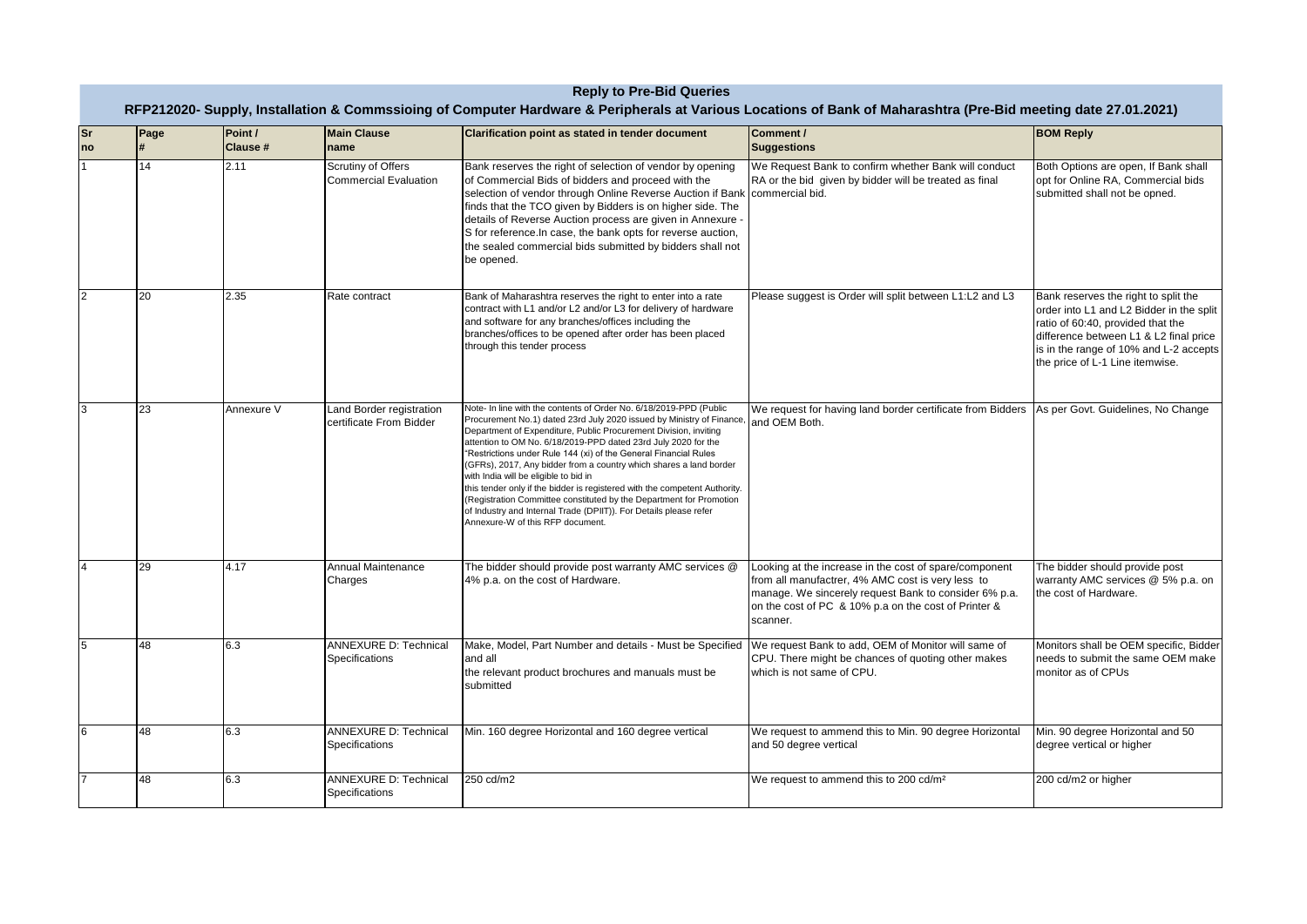| <b>Sr</b><br>no | Page | Point /<br>Clause #                                                          | <b>Main Clause</b><br>name                      | Clarification point as stated in tender document                                                                                                                                           | Comment /<br><b>Suggestions</b>                                                                                                                                                                                                  | <b>BOM Reply</b>                                                                                                                                                                |
|-----------------|------|------------------------------------------------------------------------------|-------------------------------------------------|--------------------------------------------------------------------------------------------------------------------------------------------------------------------------------------------|----------------------------------------------------------------------------------------------------------------------------------------------------------------------------------------------------------------------------------|---------------------------------------------------------------------------------------------------------------------------------------------------------------------------------|
|                 | 48   | 6.3                                                                          | ANNEXURE D: Technical<br>Specifications         | Power supply- External                                                                                                                                                                     | We request to ammend this to Internal                                                                                                                                                                                            | No change as per RFP                                                                                                                                                            |
|                 | 49   | 6.7-Laser Printer                                                            | Printing<br>Speed(Simplex:A4/LTR                | Up to 25 ppm (pages per minute)                                                                                                                                                            | Request to enhance the speed to 35 PPM as Technology<br>has upgraded due to digital content.                                                                                                                                     | No change as per RFP                                                                                                                                                            |
| 10              |      |                                                                              | <b>Printing Speed(Duplex</b>                    | Up to 15/16ppm (pages per minute) Up to 7.7 /8spm                                                                                                                                          | Request to enhance the speed                                                                                                                                                                                                     | No change as per RFP                                                                                                                                                            |
| 11              |      |                                                                              | Duty Cycle                                      | 12000 pages and above                                                                                                                                                                      | Request to enhance theduty cycle to 80000 as RMPV is                                                                                                                                                                             | No change as per RFP                                                                                                                                                            |
| 12              |      |                                                                              | Copy speed                                      | Up to 25/26 cpm (Copies per minute)                                                                                                                                                        | Request to enhance the speed to 35CPM as market has                                                                                                                                                                              | No change as per RFP                                                                                                                                                            |
| 13              |      |                                                                              | Copy Speed (Duplex                              | Up to 15/16 cpm                                                                                                                                                                            | Request to enahce the speed                                                                                                                                                                                                      | No change as per RFP                                                                                                                                                            |
| 14              |      |                                                                              | Paper Input (Standard)                          | Minimum 150 Sheets                                                                                                                                                                         | Request to enahnce the tray capacity t0 250 sheet to avoid No change as per RFP                                                                                                                                                  |                                                                                                                                                                                 |
| 15              |      |                                                                              | Standard Interface                              | Minimum 2.0 High speed USB and 10/100 base T/base TX                                                                                                                                       | Request to enhance the Lan bandwidth to 1 Gbps                                                                                                                                                                                   | No change as per RFP                                                                                                                                                            |
| 16              |      |                                                                              | Software                                        | Printer Driver, scanner driver, multi-function utility                                                                                                                                     | Mangal is third party fonts . Our device will accept the print No change as per RFP                                                                                                                                              |                                                                                                                                                                                 |
| 17              |      |                                                                              | Memory                                          | Minimum 128 MB or equivalent or higher                                                                                                                                                     | Request to enhance the speed to 256 MB RAM                                                                                                                                                                                       | No change as per RFP                                                                                                                                                            |
| 18              | 33   | Point # 4.25                                                                 | Penalty for downtime                            | Desktop PC - 750, HDP - 500, PBP - 500,<br>Scanner - 250, LJP - 500, Biometric - 200,                                                                                                      | Request relaxation in clause as Desktop PC- 200, HDP -<br>200, PBP - 150, Scanner - 50, LJP - 100, and Server - 500,<br>since, certain a time situation's are beyond control hence,<br>adhering deadlines become real challenge. | No change as per RFP                                                                                                                                                            |
| 19              | 41   | Point #4.44                                                                  | Other Instructions                              | The purchase order will be issued in phased manner as per Request to place signle order for complete qty as<br>banks requirement.                                                          | mentioned in tender                                                                                                                                                                                                              | No change as per RFP                                                                                                                                                            |
| 20              |      | PMA Clause -<br>Preference for<br>Domestically<br>Manufactured<br>Electronic |                                                 |                                                                                                                                                                                            | MAKE IN INDIA Clause is standard of Government<br>procurement process hence request to include the PMA<br>Clause                                                                                                                 | Clause included as per applicability                                                                                                                                            |
| 21              | 46   | Point # 6.1                                                                  | 6.1 Desktop PC- Category<br>-A without Monitors | AMD: AMD B-300 or higher Chipset                                                                                                                                                           | Request to change the Chipset as B560 or higher as per<br>the current market standard                                                                                                                                            | No change, Higher chipset accepted                                                                                                                                              |
| 22              | 47   | Point # 6.2                                                                  | 6.2 Desktop PC- Category<br>-B without Monitors | AMD: AMD B-300 or higher Chipset                                                                                                                                                           | Request to change the Chipset as B560 or higher as per<br>the current market standard                                                                                                                                            | No change, Higher chipset accepted                                                                                                                                              |
| 23              | 73   | Technical - Desktop CPU<br>PC- Category - A                                  |                                                 | 10th Generation Intel® Core™ i3-10100 Processor (6MB<br>cache, 3.6Ghz, Quad-Core)/AMD Ryzen 3 3200G Pro (3.6 with AMD* Ryzen 7 Pro 4750<br>Ghz; 6 MB Cache, Quad Core) processor or higher | Intel® Core™ i3-10100 Processor should be compared                                                                                                                                                                               | 9th Generation Intel® Core™ i3-9100<br>Processor (6MB cache, 3.6Ghz, Quad-<br>Core) or higher /AMD Ryzen 3 3200G<br>Pro (3.6 Ghz; 6 MB Cache, Quad<br>Core) processor or higher |
| 24              | 73   | Technical - Desktop Memory<br>PC- Category - A                               |                                                 | RAM with 2 DIMM slots or Higher                                                                                                                                                            | 2 x 4 GB DDR4 RAM/ 1 X 8 GB RAM upgradable to 32 GB Since the tender asks for 06 years of support. We request No Change<br>the bank to memory upgradable to 64 GB keeping in mind<br>the long tenure of the desktop usage        |                                                                                                                                                                                 |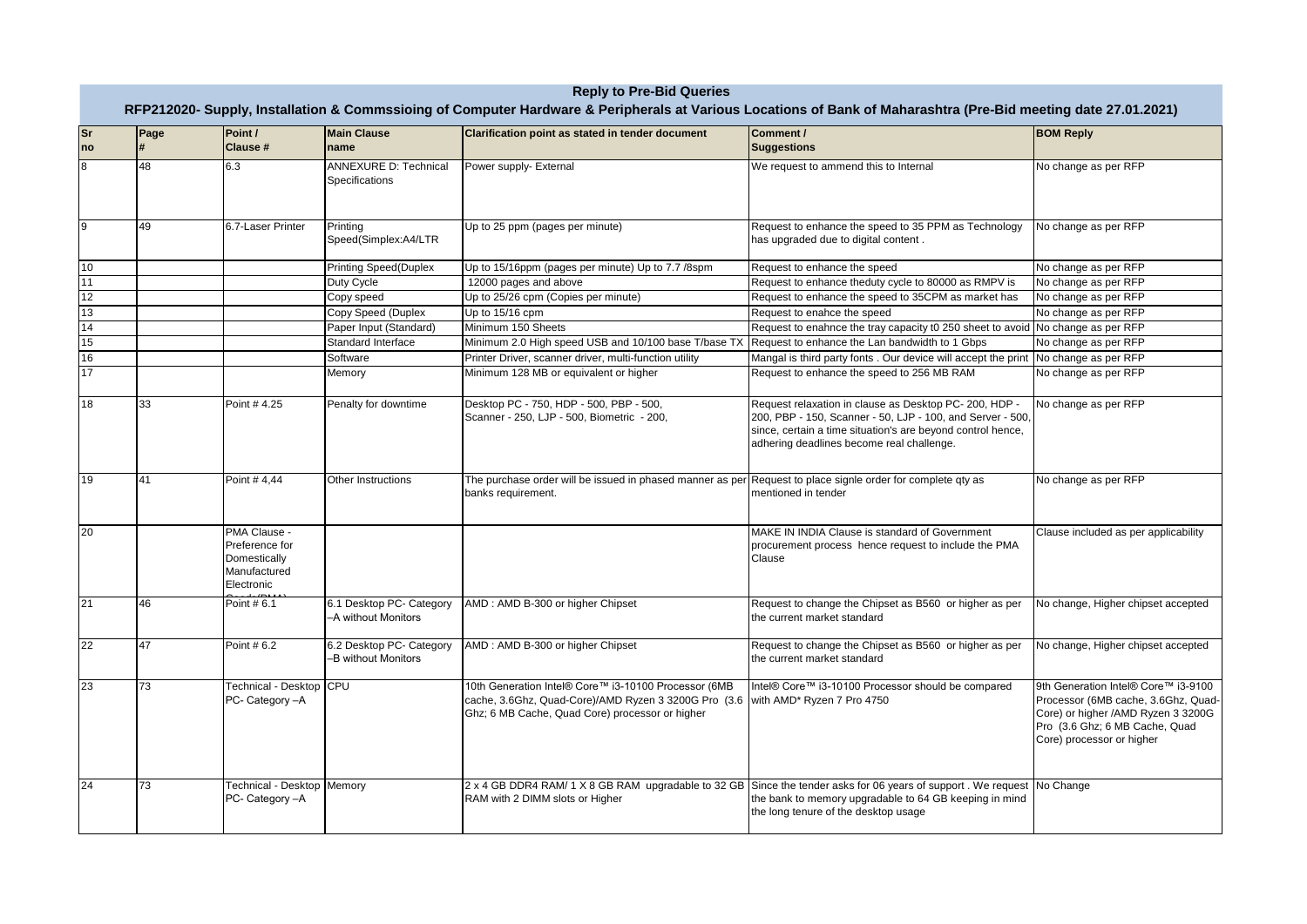|                 | <b>Reply to Pre-Bid Queries</b><br>RFP212020- Supply, Installation & Commssioing of Computer Hardware & Peripherals at Various Locations of Bank of Maharashtra (Pre-Bid meeting date 27.01.2021) |                                                    |                                     |                                                                                                                                                                                                                                                                                                                                                                                                                                                                                                             |                                                                                                                                                                                                                   |                                    |  |
|-----------------|---------------------------------------------------------------------------------------------------------------------------------------------------------------------------------------------------|----------------------------------------------------|-------------------------------------|-------------------------------------------------------------------------------------------------------------------------------------------------------------------------------------------------------------------------------------------------------------------------------------------------------------------------------------------------------------------------------------------------------------------------------------------------------------------------------------------------------------|-------------------------------------------------------------------------------------------------------------------------------------------------------------------------------------------------------------------|------------------------------------|--|
| <b>Sr</b><br>no | Page<br>H                                                                                                                                                                                         | Point /<br><b>Clause #</b>                         | <b>Main Clause</b><br>name          | Clarification point as stated in tender document                                                                                                                                                                                                                                                                                                                                                                                                                                                            | Comment /<br><b>Suggestions</b>                                                                                                                                                                                   | <b>BOM Reply</b>                   |  |
| 25              | 73                                                                                                                                                                                                | Technical - Desktop Storage<br>PC- Category -A     |                                     | Hybrid -1TB SATA III (6 Gb/s or above) HDD with min.<br>7200 RPM + 256 GB SSD (Solid State Drive), OS must be<br>installed on SSD.                                                                                                                                                                                                                                                                                                                                                                          | In case of an hybrid offering, we recommend NVMe<br>storage class 35 . Kindly clarify                                                                                                                             | No change in RFP Clause            |  |
| 26              | 73                                                                                                                                                                                                | <b>Technical - Desktop</b><br>PC- Category -A      | <b>Power Management</b>             | Energy star compliant for power saving                                                                                                                                                                                                                                                                                                                                                                                                                                                                      | The base model will be energy star however with latest<br>Energy Star 8.0 criteria and as per new norms of the<br>Energy Star 8.0 some desktop system with add -on ports<br>may not be have the Energy Star Lable | No change in RFP Clause            |  |
| 27              | 73                                                                                                                                                                                                | Technical - Desktop Motherboard<br>PC- Category -A |                                     | Intel: H110/B250 or higher Chipset on OEM Motherboard<br>AMD: AMD B-300 or higher Chipset on OEM Motherboard<br>Should have following features: $\Box$ Minimum 2 Free PCI /<br>PCIe Slots □ Compatible with CPU & RAM                                                                                                                                                                                                                                                                                       | We recommend the latest Intel B460 Chipset here and in<br>addition to that Hardware based TPM 2.0 for enhanced<br>security for the bank                                                                           | No change, Higher chipset accepted |  |
| 28              | 22                                                                                                                                                                                                | 3.1                                                | 3. QUALIFICATION<br><b>CRITERIA</b> | The Bidder submitting the offers should be a Registered<br>Company in India under the Companies Act, 1956/2013<br>and shall be in existence for the last five years having a<br>turnover of Rs. 80 crores per year in the last three financial<br>year's i.e 2017-2018 and 2018- 19 and 2019-20* in<br>hardware business. This must be the individual Company's<br>turnover and not that of any group of Companies. Copy of<br>the certificate of incorporation should be enclosed as<br>documentary proof. | We request your good self to kindly follow CVC Guidelines<br>No. 12-02-1-CTE-6 Dated: 7th May, 2004 and No. 12-02-1-<br>CTE-6 Dated the 17th December 2002.                                                       | No change in Eligibility Criteria  |  |
| 29              |                                                                                                                                                                                                   |                                                    |                                     |                                                                                                                                                                                                                                                                                                                                                                                                                                                                                                             | Kindly reduce average turnover matching to order value<br>may be 22/25 Crores as per above CVC guidelines.                                                                                                        | No change in Eligibility Criteria  |  |
| 30              | 22                                                                                                                                                                                                | 3.1                                                | 3. QUALIFICATION<br><b>CRITERIA</b> | The bidder should have support centers at minimum 37<br>locations where Bank's Zonal offices are located. List of<br>Zonal Offices of the Bank are enclosed at Annexure-U<br>across the country either own or through franchisee. List of above change.<br>such support centers with contact persons, telephone<br>numbers and addresses should be enclosed.                                                                                                                                                | Kindly amend to Bidder or its OEM as service delivery is<br>normally via ticket and monitoring application and OEM is<br>responsible for warrantee obligations, we suggest to make                                | No change in Eligibility Criteria  |  |